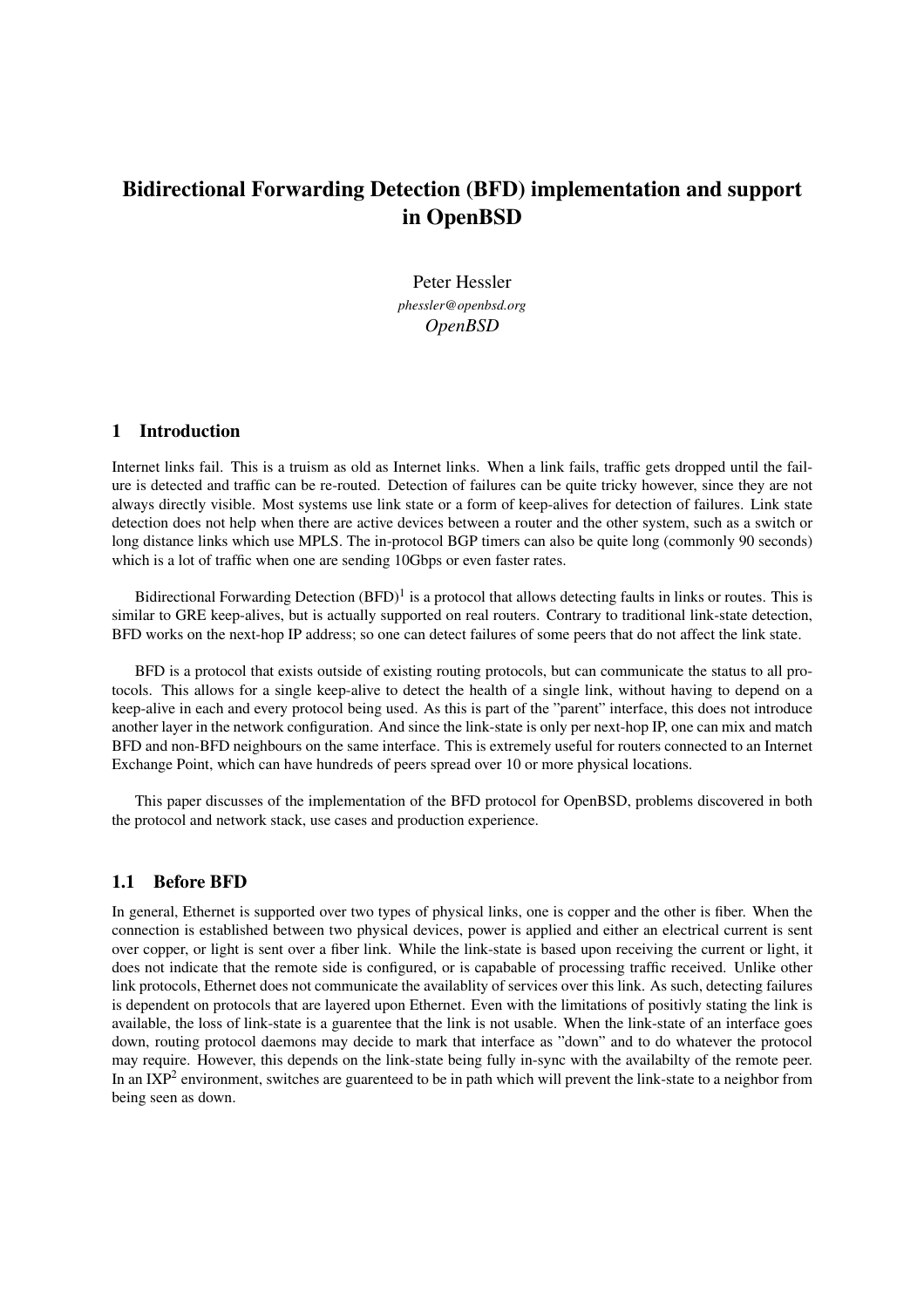BGP<sup>3</sup>, for example, sends a KEEPALIVE message to ensure the connection is still live. Three KEEPALIVES must fail to be received before the neighbor is marked as down. These messages are traditionally sent every 30 seconds, and so requires 60 to 90 seconds before an outage can be detected. At the fastest, BGP may only send KEEPALIVE messages every second, so outages still require 3 seconds to be detected. As an example, when a link has a sustained traffic flow of 10Gbps, the loss can be up to 900 Gb of data which is an unacceptable amount of traffic to be lost due to a faulty link. Additionally, voice calls can suffer between 60 and 90 seconds of silence which will cause users to think the call is lost.

 $OSPF<sup>4</sup>$  keepalives may be sent as fast as 50 milliseconds, but still require no response for 1 full second to detect the failure of an OSPF speaker. An astute reader will also notice that both protocols need to send their own keep-alive traffic, which is wasteful.

Other protocols have their own methods, which must be independently monitored, transmitted, and received.

# 2 BFD Protocol

The BFD protocol is relatively simple. If replies are not received with a negotiated amount of time, the link is declared dead and is not used. It is generally encapsulated in a UDP packet, but may be encapsulated in any other protocol, that is sent from one system to a direct neighbor. This neighbor copies some values from the packet that is sent, then a reply is sent.

As BFD checks the forwarding plane of a device, it is intended to be sent, and checked, from the forwarding engine. This ensures that if the system cannot forward packets, then it no longer sends BFD packets.

There are two types of BFD packets.

Control: Packets that are encapsulated appropriately to the environment, and meets the Mandatory format as specified in RFC 5880. Control packets may have one of two modes.

Async: Control packets are sent on a timer.

Demand: The decision to send control packets is implementation specific. A common method is to monitor the received packets counter. If no packets are received during that timer, then a control packet is sent.

Echo: The sender sends any information it wants, and the receiving system is supposed to copy it and send the information back without modification.

The timers used are in microseconds, which is one millionth of a second. A multiplier is used to detect failures to receive, which may be as low as 1. These two features, when configured to their most aggressive, means a link failure can be detected in as little as two microseconds.

There is an optional Authentication section, which is intended to allow the receiving system to determine the validity of the received packet. As we will see later, the Authentication section is problematic, so we do not implement it.

#### 2.1 BFD: Control Packets

BFD Control packets are fixed binary format, sent in network byte order.

Version: a version number

Diagnostic Code: reason for the last change in session state.

State: the current state of the session.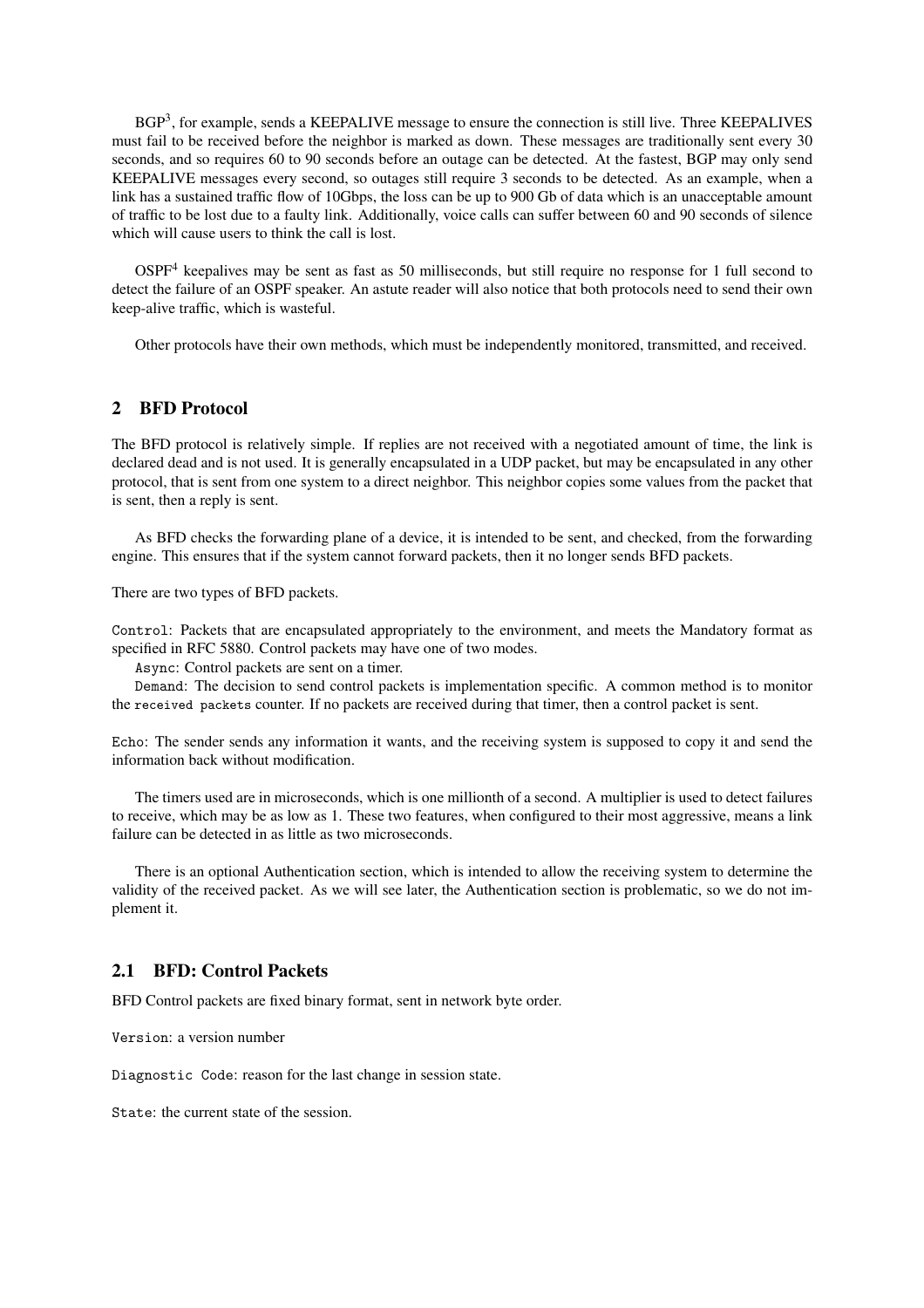Flags: Poll, Final, Control Plane Independent, Authentication Present, Demand, Multipoint. These indicate various flags for this packet in the session. Certain flags may not be combined, and other flags have other restrictions.

Length: the byte length of the BFD Control packet.

My Discriminator: A unique value generated by the transmitting system used to demultiplex multiple sessions between the same pair of systems.

Your Discriminator: The value received from a remote system.

Desired Minimum TX Interval: Minimum interval that we would like to use, in microseconds.

Required Minimum RX Interval: A remote system must send control packets faster than this value, in microseconds.

Required Min Echo RX Interval: If a system supports echo packets, this is the minimum interval a remote system may send, in microseconds.

# 2.2 BFD Authentication

Authentication in BFD is simplistic. In the optional header, there is normal boilerplate, then a sequence number and the auth hash. A pre-shared-secret is placed in the area for the hash, then the entire packet is hashed according the Authentication Type. All hashing methods have a normal mode, and a mode called "meticulous". In normal mode, the sequence key is incremented occasionally. In meticulous mode, the sequence key must be incremented for each packet.

If authentication is supported implementations are required to support both modes for SHA1. The Authentication features of BFD have been critisized in RFC 6039 and RFC 7492. No higher quality hashing algorithms are standardized at this time.

#### 3 Using BFD

For this section, I use 203.0.113.1 as my IP address, 203.0.113.9 as my neighbor's IP address. You may use any IPv4 or IPv6 address in place of those.

Enabling BFD on OpenBSD is currently a single command: route -n change 203.0.113.9 -bfd. At this moment, all options cannot be changed from the defaults. However, we can negotiate most options with a neighbor.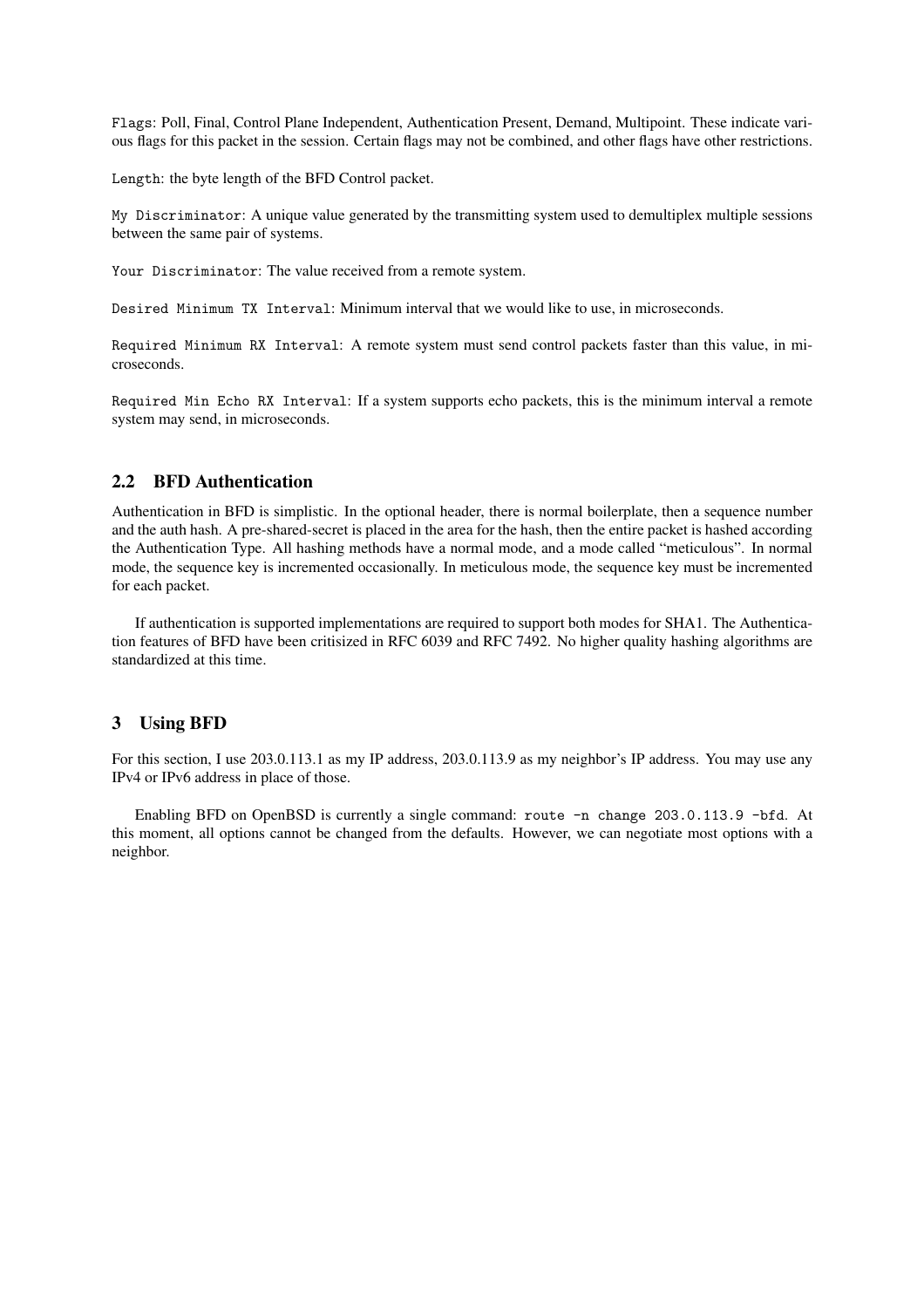Showing the current configurations is available using route -n get 203.0.113.9, and state changes are sent over the routing socket, so are visible in router daemons or in route -n monitor. Detailed information for the output is available with the -bfd flag as shown below.

```
$ route -n get 203.0.113.9 -bfd
  route to: 203.0.113.9
destination: 203.0.113.9
      mask: 255.255.255.255
 interface: em1
if address: 203.0.113.1
  priority: 4 (connected)
     flags: <UP,HOST,DONE,LLINFO,CLONED,BFD>
       BFD: async state up remote up laststate down error 0
            diag none remote neighbor-down
            discr 186919089 remote 55
            uptime 05d 2h07m29s
            mintx 1000000 minrx 1000000 minecho 0 multiplier 3
    use mtu expire
  83923 0 229
sockaddrs: <DST, GATEWAY, NETMASK, IFP, IFA>
```
The BFD state is communicated via the routing socket to allow userland utilities to make decisions, but currently does not change the UP or DOWN state of the route itself.

OpenBSD is able to successfully negotiate and keep sessions for at least 7 days against several vendors including Juniper, Cisco, Force10, and Extreme Networks.

# 4 OpenBGPD

OpenBGPD<sup>5</sup> currently has simple support for BFD. At the time of publication, it knows when a BGP neighbor is monitored with BFD, and will immediately mark the nexthop IP address as DOWN when told by BFD.

#### 5 Future Work

Future work on this topic include implementing multi-path sessions, Seamless BFD<sup>6</sup>, and extending the integration into OpenBSD's networking daemons such as ldpd, ospfd, eigrpd, etc. Implementation of the BFD protocol encapsulated in ospf, vxlan, ldp, and other protocols is also desirable.

An expired Internet Draft draft-ietf-idr-rs-bfd<sup>7</sup> introduces automagic configuration of BFD between parties allowing for stronger resilience when there are many potential neighbouring networks without the overhead of manual configuration. It was influencial in my interest in this technology, so it will be re-evaluted and possibly implemented.

#### 6 Availability

Unless otherwise noted, the implementation described in this paper is available in OpenBSD -current, and will be part of the 6.1 release, currently expected in May 2017.

#### **Notes**

- <sup>1</sup> RFC5880, D. Katz, and D. Ward, "Bidirectional Forwarding Detection (BFD)", June 2010
- 2 Internet eXchange Point
- <sup>3</sup> RFC4271, Y. Rekhter, T. Li, and S. Hares, "A Border Gateway Protocol 4 (BGP-4)", January 2006